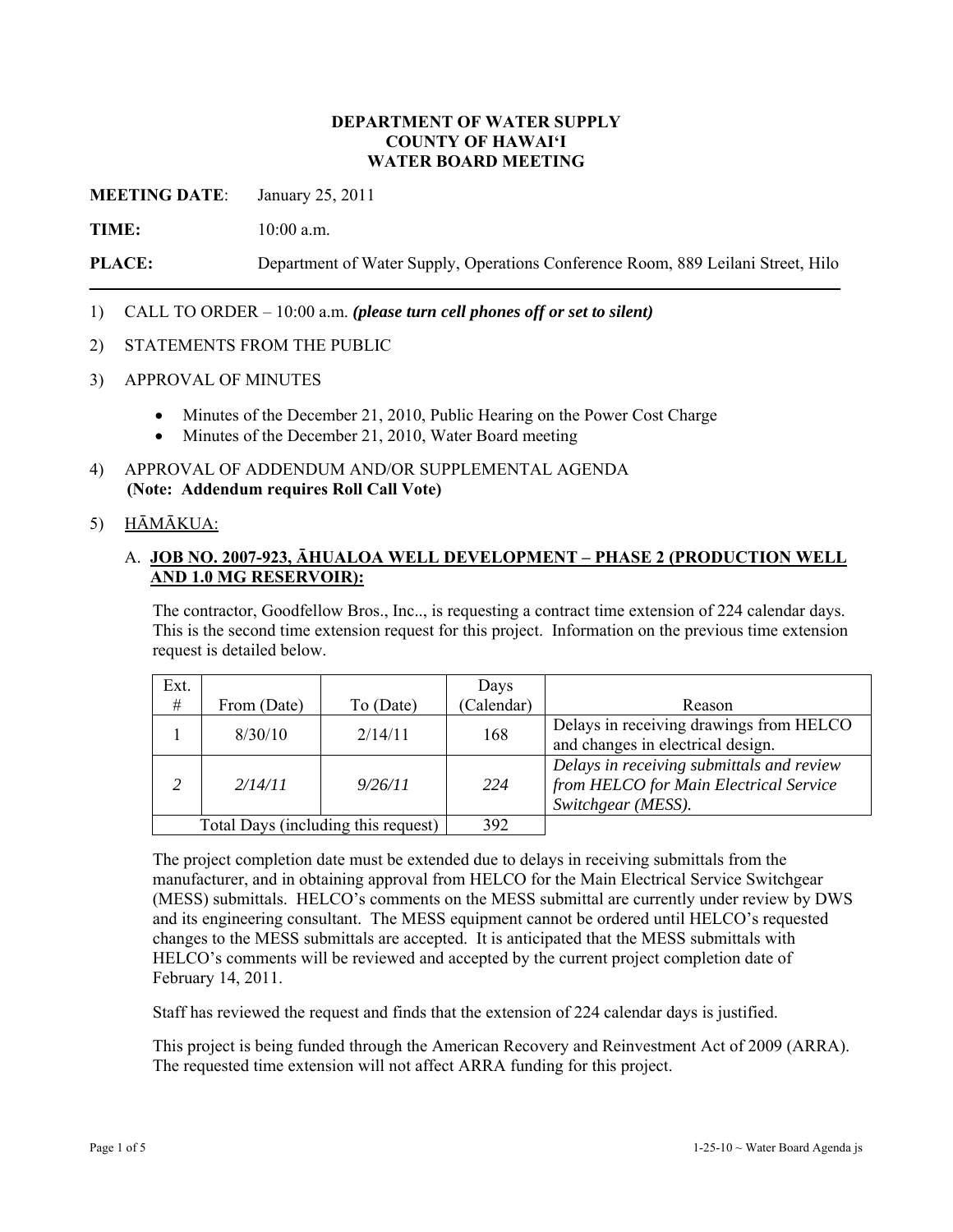RECOMMENDATION: It is recommended that the Board grant this contract time extension of 224 calendar days to Goodfellow Bros., Inc., for JOB NO. 2007-923, ĀHUALOA WELL DEVELOPMENT – PHASE 2 (PRODUCTION WELL AND 1.0 MG RESERVOIR). If approved, the contract completion date will be extended from February 14, 2011 to September 26, 2011.

# 6) SOUTH KOHALA:

# A. **INTER-GOVERNMENTAL AGREEMENT BETWEEN THE STATE OF HAWAI'I – DEPARTMENT OF LAND AND NATURAL RESOURCES AND THE COUNTY OF HAWAI'I – DEPARTMENT OF WATER SUPPLY: REGARDING DEDICATION OF WAIMEA EXPLORATORY WELL:**

The Water Board approved an inter-governmental agreement between the Department of Land and Natural Resources (DLNR) and the Department of Water Supply at the September 28, 2010, Water Board meeting. However, the State is requesting changes to subject agreement.

*(This Item was deferred from the December 21, 2010, Water Board meeting.)* 

# 7) NORTH KONA:

# A. **KOHANAIKI REIMBURSEMENT AGREEMENT:**

The developer, KOHANAIKI SHORES, LLC (Kohanaiki), is requesting the Water Board to enter into a reimbursement agreement, under which Kohanaiki shall reimburse DWS for preliminary design changes to the new 16-inch waterline that will be installed with the Queen Ka'ahumanu Highway Widening Phase 2 Project. The proposed design changes will help improve the flow of water along Queen Ka'ahumanu Highway in both directions.

The preliminary design will allow for the contractor, Goodfellow Bros, Inc., to establish a cost estimate to determine whether or not the actual construction of the proposed changes can be afforded by Kohanaiki. Should Kohanaiki choose to accept the proposal by the contractor, they will enter into a subsequent agreement with the Board for the proposed work prior.

RECOMMENDATION: It is recommended that the Water Board agree to the Reimbursement Agreement by and between KOHANAIKI SHORES, LLC, and the Water Board of the County of Hawai'i, and that either the Chairperson or the Vice-Chairperson be authorized to execute the document, subject to approval by Corporation Counsel.

### 8) MISCELLANEOUS:

### A. **DEDICATION OF WATER SYSTEMS:**

The Department received the following documents for action by the Water Board. The water systems have been constructed in accordance with the Department's standards and are in acceptable condition for dedication.

**1. CANCELLATION OF EASEMENT**  Grantor: Water Board of the County of Hawaii Tax Map Key: (3) 7-3-051: 060 portion

### **2. LICENSE EASEMENT NO. 752**

For Water Meter Purposes: (Target and Safeway Stores) Licensor: State of Hawai'i Department of Hawaiian Home Lands (DHHL) Tax Map Key: (3) 2-2-047: 072 portion  $E W O \cdot 2011 - 003$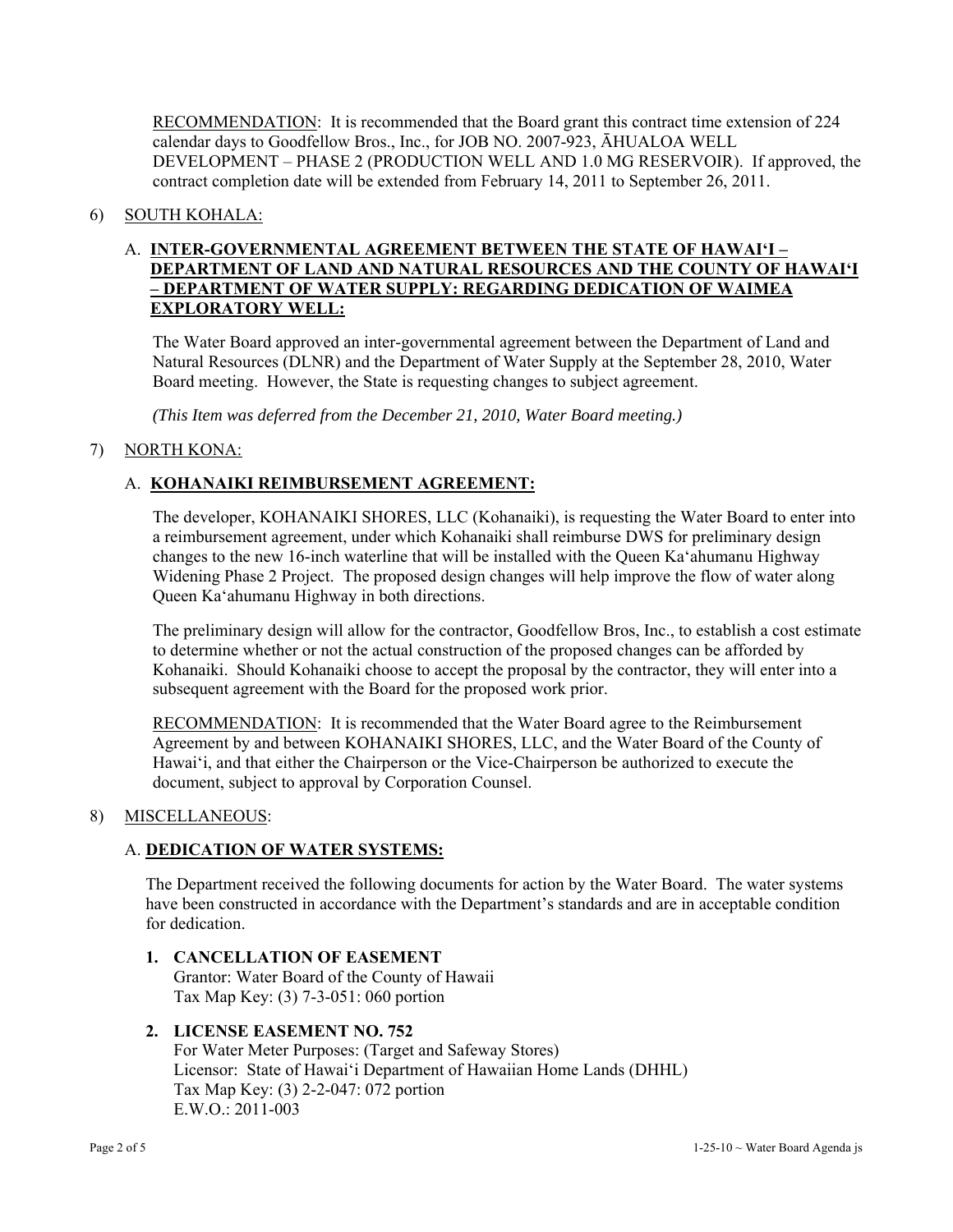Facilities Charge: \$319,000.00 Date Paid: 01/12/2011

**RECOMMENDATION:** It is recommended that the Water Board accepts these documents subject to the approval of Corporation Counsel, and that either the Chairperson or the Vice-Chairperson be authorized to sign the documents.

# B. **REPORT OF AD HOC FINANCE COMMITTEE:**

The Water Board's Ad Hoc Finance Committee Chairperson, Mr. Art Taniguchi, has been investigating the three focus areas (DWS's policies on credit card use, cash control and vehicle take-home), which encompass the scope of the Committee's work. At this meeting, the Committee may do the following:

- Discussion/action on vehicle take-home policy.
- Discussion of DWS's cash handling procedures and proposed changes.

# C. **PROPOSED AD HOC COMMITTEE FORMATION:**

A proposed Ad Hoc Committee on Energy is being requested by Board member Delan Perry.

# D. **HELCO RELEASE AND TERMINATION AGREEMENT – LĀLĀMILO:**

A Release and Termination Agreement for the Lālāmilo Windfarm is needed to terminate the June 30, 1986, Power Purchase Agreement between Department of Water Supply and Hawaii Electric Light Company, Inc. (HELCO). There is no budget amount for this project.

RECOMMENDATION: It is recommended that the Board approve the Release and Termination Agreement for the Lālāmilo Windfarm, and that either the Chairperson or the Vice-Chairperson be authorized to sign the documents, subject to approval of Corporation Counsel.

### E. **ENERGY MANAGEMENT ANALYST UPDATE:**

The following areas will be covered:

- DLNR Lease Application status
- DWS's Green Initiatives
- DWS's Draft Energy Policy Statement Discussion and possible adoption of Energy Policy Statement

### F. **PROFESSIONAL SERVICES AGREEMENT:**

An amendment to the Service Contract for the Furnishing of Microbiological Potable Water Quality Testing and Chemical Potable Water Quality Testing (On an As-Needed Basis) is needed. It is budgeted under the Department's operating and maintenance budget.

Budget Amount for FY 2011: \$100,000.00

RECOMMENDATION: It is recommended that the Board approve the service contract amendment as well as ratify the original contract, and that either the Chairperson or the Vice-Chairperson be authorized to sign the document, subject to approval of Corporation Counsel.

### G. **POWER COST CHARGE:**

The Power Cost Adjustment will be discussed, with possible action by the Board. Currently, the Power Cost Charge is \$1.75 per 1,000 gallons. The most recent Power Cost Charge is \$2.00, as of December 2010. A Public Hearing is being scheduled to receive testimony on the Power Cost Adjustment on February 22, 2011 at 9:45 a.m., before the Board meeting.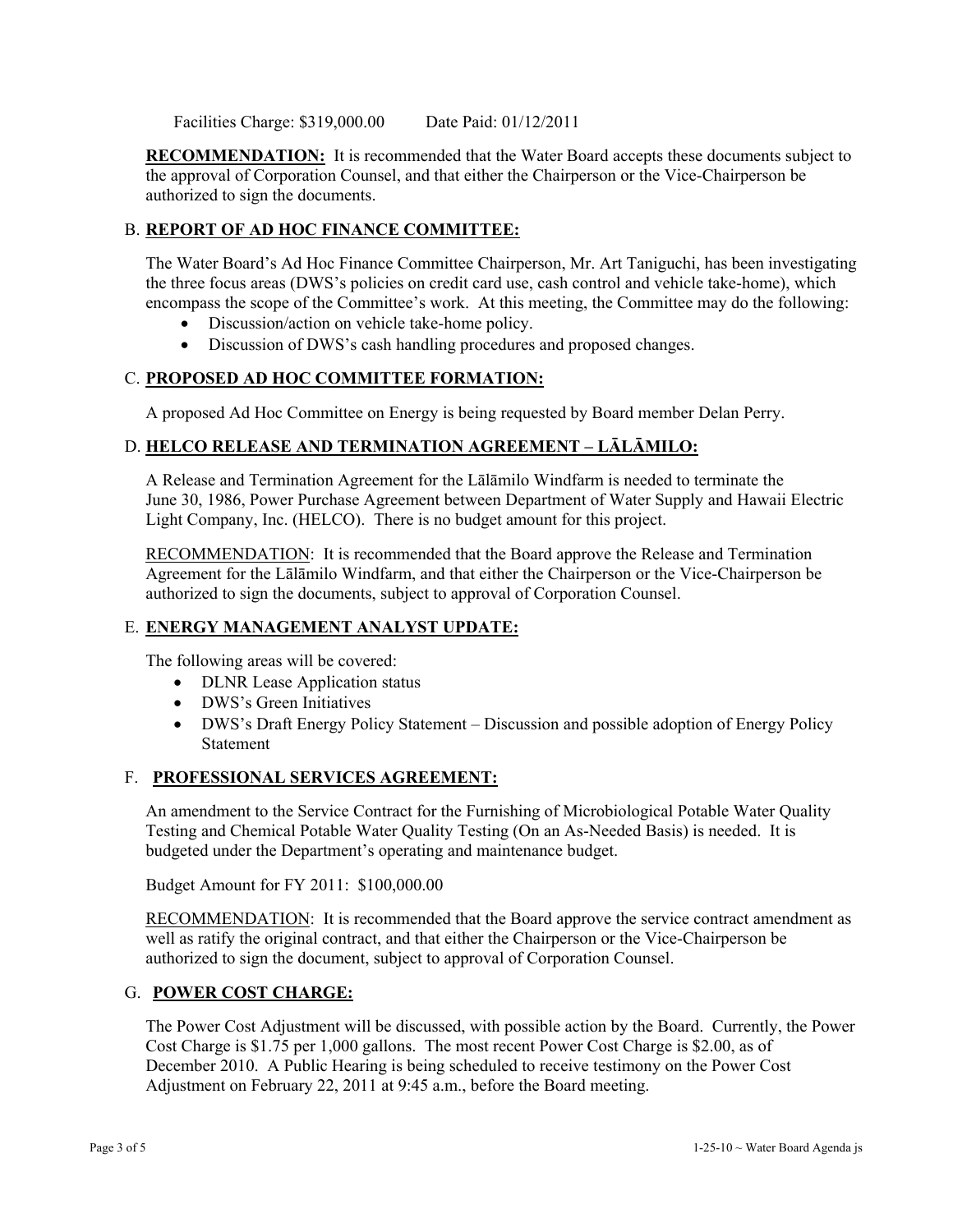## H. **WATER RATE STUDY:**

Review proposed water rate increases prepared by R.W. Beck, and schedule public hearing(s) to give the public an opportunity to comment on the proposed increases.

# I. **MONTHLY PROGRESS REPORT:**

Submission of Progress Report of Projects by the Department. Department personnel will be available to respond to questions by the Board regarding the status/progress of any project.

### J. **REVIEW OF MONTHLY FINANCIAL STATEMENTS:**

Submission of financial statements and information relating to the financial status of the Department. Department personnel will be available to respond to questions by the Board relating to the financial status of the Department.

## K **MANAGER-CHIEF ENGINEER'S REPORT:**

The Manager-Chief Engineer will provide an update or status on the following:

- 1) Palani Road Transmission Waterline Project
- 2) Hawaiian Ocean View Estates Project (including a report on the finding of the Legislature's Investigative Committee)
- 3) 2011 Water Board Schedule Revised with new Kona venue from May 2011
- 4) Public Relations and Education Specialist Update
- 5) Employee of the Quarter
- 6) Upcoming HWWA and AWWA conferences

#### L. **MANAGER-CHIEF ENGINEER'S COMPENSATION:**

Discussion/Action on Manager-Chief Engineer's and Deputy's compensation.

#### M. **CHAIRPERSON'S REPORT:**

Chairperson to report on matters of interest to the Board.

## N. **DISCUSSION WITH CORPORATION COUNSEL REGARDING COUNTY COUNCIL CHANGES TO HAWAI'I COUNTY CHARTER, CHAPTER 29:**

The Water Board anticipates convening an executive meeting, closed to the public, regarding the foregoing matter, pursuant to HRS Sections 92-4 and 92-5(a)(4), for the purpose of consulting with the Water Board's attorney on questions and issues pertaining to the Board's powers, duties, privileges, immunities and liabilities.

# O. **CLAIM BY JERRY YAHIKU RE: CLAIM 10-0071 -- DATE OF INCIDENT: DECEMBER 2, 2010:**

The Water Board anticipates convening an executive meeting, closed to the public, regarding the foregoing matter, pursuant to HRS Sections 92-4 and 92-5(a)(4), for the purpose of consulting with the Water Board's attorney on questions and issues pertaining to the Board's powers, duties, privileges, immunities and liabilities.

### 9) ANNOUNCEMENTS:

### 1. **Next Meeting:**